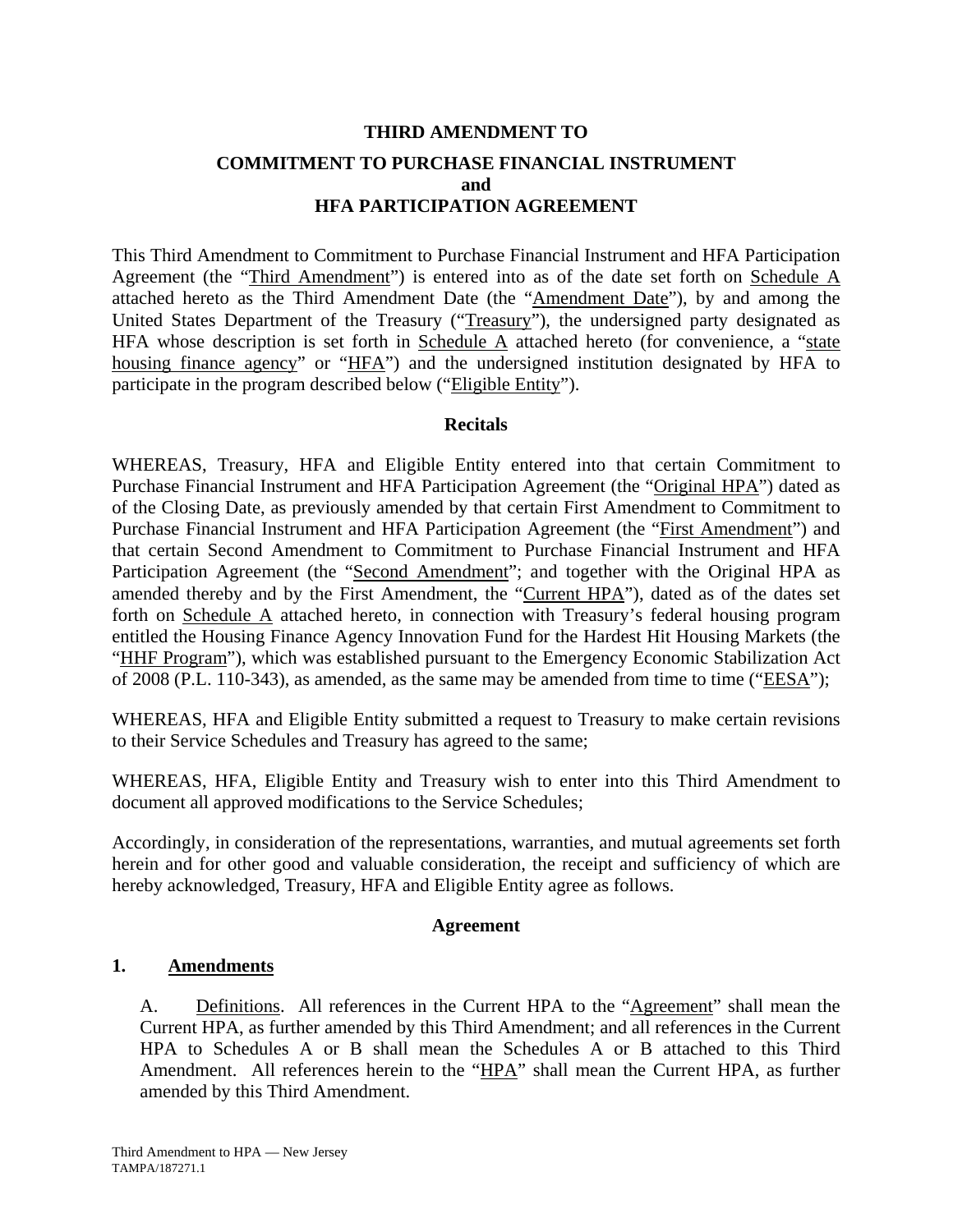B. Schedule A. Schedule A attached to the Current HPA is hereby deleted in its entirety and replaced with Schedule A attached to this Third Amendment.

C. Schedule B. Schedule B attached to the Current HPA is hereby deleted in its entirety and replaced with Schedule B attached to this Third Amendment.

## **2. Representations, Warranties and Covenants**

A. HFA and Eligible Entity. HFA and Eligible Entity, each for itself, make the following representations, warranties and covenants to Treasury and the truth and accuracy of such representations and warranties and compliance with and performance of such covenants are continuing obligations of HFA and Eligible Entity, each as to itself. In the event that any of the representations or warranties made herein cease to be true and correct or HFA or Eligible Entity breaches any of its covenants made herein, HFA or Eligible Entity, as the case may be, agrees to notify Treasury immediately and the same shall constitute an Event of Default under the HPA.

(1) HFA and Eligible Entity each hereby certifies, represents and warrants as of the date hereof that each of the representations and warranties of HFA or Eligible Entity, as applicable, contained in the HPA are true, correct, accurate and complete in all material respects as of the date hereof. All covenants of HFA or Eligible Entity, as applicable, contained in the HPA shall remain in full force and effect and neither HFA, nor Eligible Entity is in breach of any such covenant.

(2) Eligible Entity has the full corporate power and authority to enter into, execute, and deliver this Third Amendment and any other closing documentation delivered to Treasury in connection with this Third Amendment, and to perform its obligations hereunder and thereunder.

(3) HFA has the full legal power and authority to enter into, execute, and deliver this Third Amendment and any other closing documentation delivered to Treasury in connection with this Third Amendment, and to perform its obligations hereunder and thereunder.

## **3. Miscellaneous**

A. The recitals set forth at the beginning of this Third Amendment are true and accurate and are incorporated herein by this reference.

B. Capitalized terms used but not defined herein shall have the meanings ascribed to them in the HPA.

C. Any provision of the HPA that is determined to be prohibited or unenforceable in any jurisdiction shall, as to such jurisdiction, be ineffective to the extent of such prohibition or unenforceability without invalidating the remaining provisions of the HPA, and no such prohibition or unenforceability in any jurisdiction shall invalidate such provision in any other jurisdiction.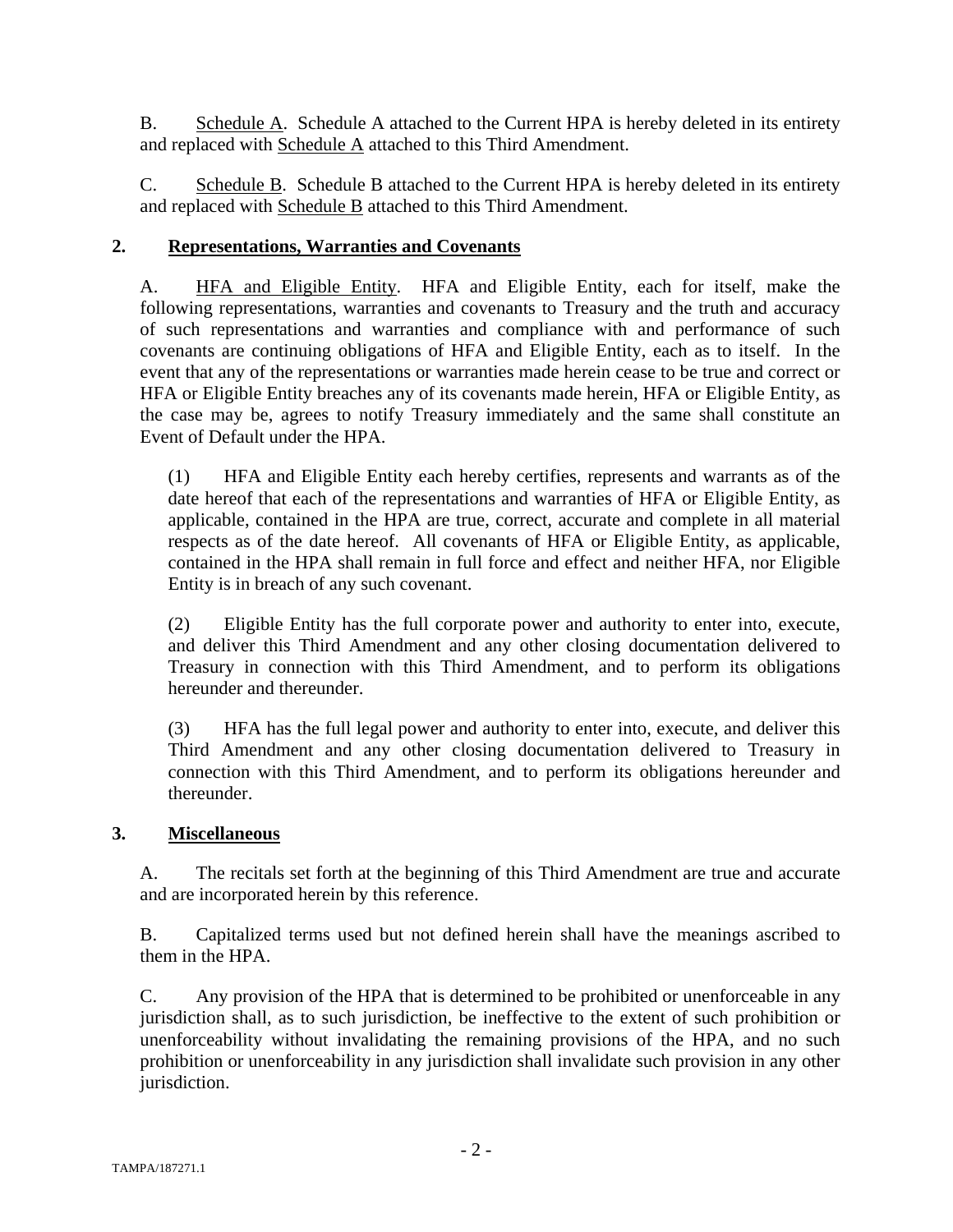D. This Third Amendment may be executed in two or more counterparts (and by different parties on separate counterparts), each of which shall be deemed an original, but all of which together shall constitute one and the same instrument. Facsimile or electronic copies of this Third Amendment shall be treated as originals for all purposes.

## [SIGNATURE PAGE FOLLOWS; REMAINDER OF PAGE INTENTIONALLY LEFT BLANK]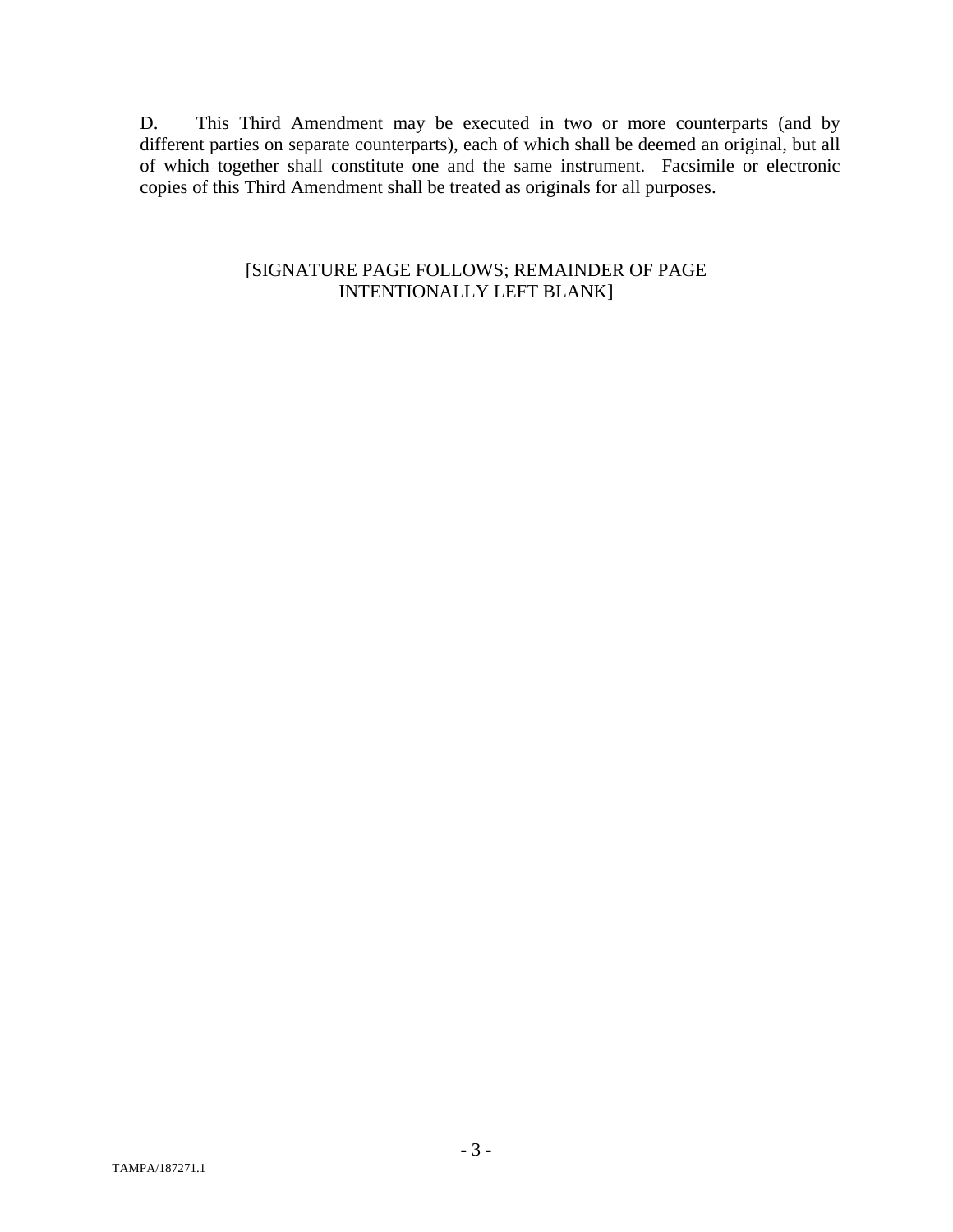**In Witness Whereof**, HFA, Eligible Entity and Treasury by their duly authorized officials hereby execute and deliver this Third Amendment to Commitment to Purchase Financial Instrument and HFA Participation Agreement as of the Amendment Date.

#### **HFA**: **TREASURY**:

NEW JERSEY HOUSING AND MORTGAGE FINANCE AGENCY UNITED STATES DEPARTMENT OF THE **TREASURY** 

By: /s/ Anthony L. Marchetta By: Name: Anthony L. Marchetta Name: Mathew Pendo

Title: Executive Director Title: Chief Investment Officer

### **ELIGIBLE ENTITY**:

NEW JERSEY HOUSING AND MORTGAGE FINANCE AGENCY

By: /s/ Anthony L. Marchetta Name: Anthony L. Marchetta Title: Executive Director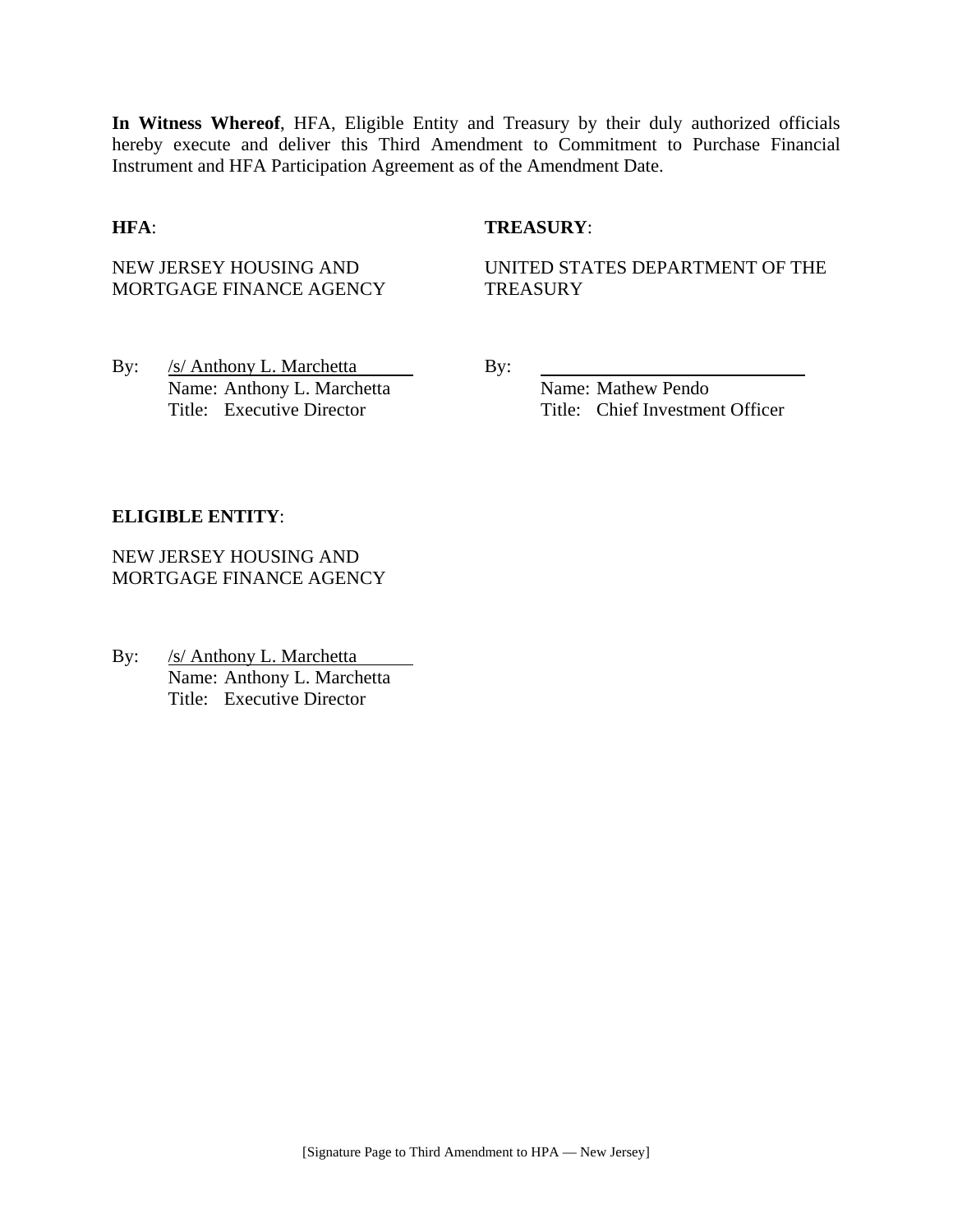In Witness Whereof, HFA, Eligible Entity and Treasury by their duly authorized officials hereby execute and deliver this Third Amendment to Commitment to Purchase Financial Instrument and HFA Participation Agreement as of the Amendment Date.

HFA:

#### TREASURY:

NEW JERSEY HOUSING AND MORTGAGE FINANCE AGENCY

By:

Name: Title:

UNITED STATES DEPARTMENT OF THE **TREASURY** 

By:

Mathew Pendo Nam Title: Chief Investment Officer

#### **ELIGIBLE ENTITY:**

NEW JERSEY HOUSING AND MORTGAGE FINANCE AGENCY

By:

Name: Title:

[Signature Page to Third Amendment to HPA - New Jersey]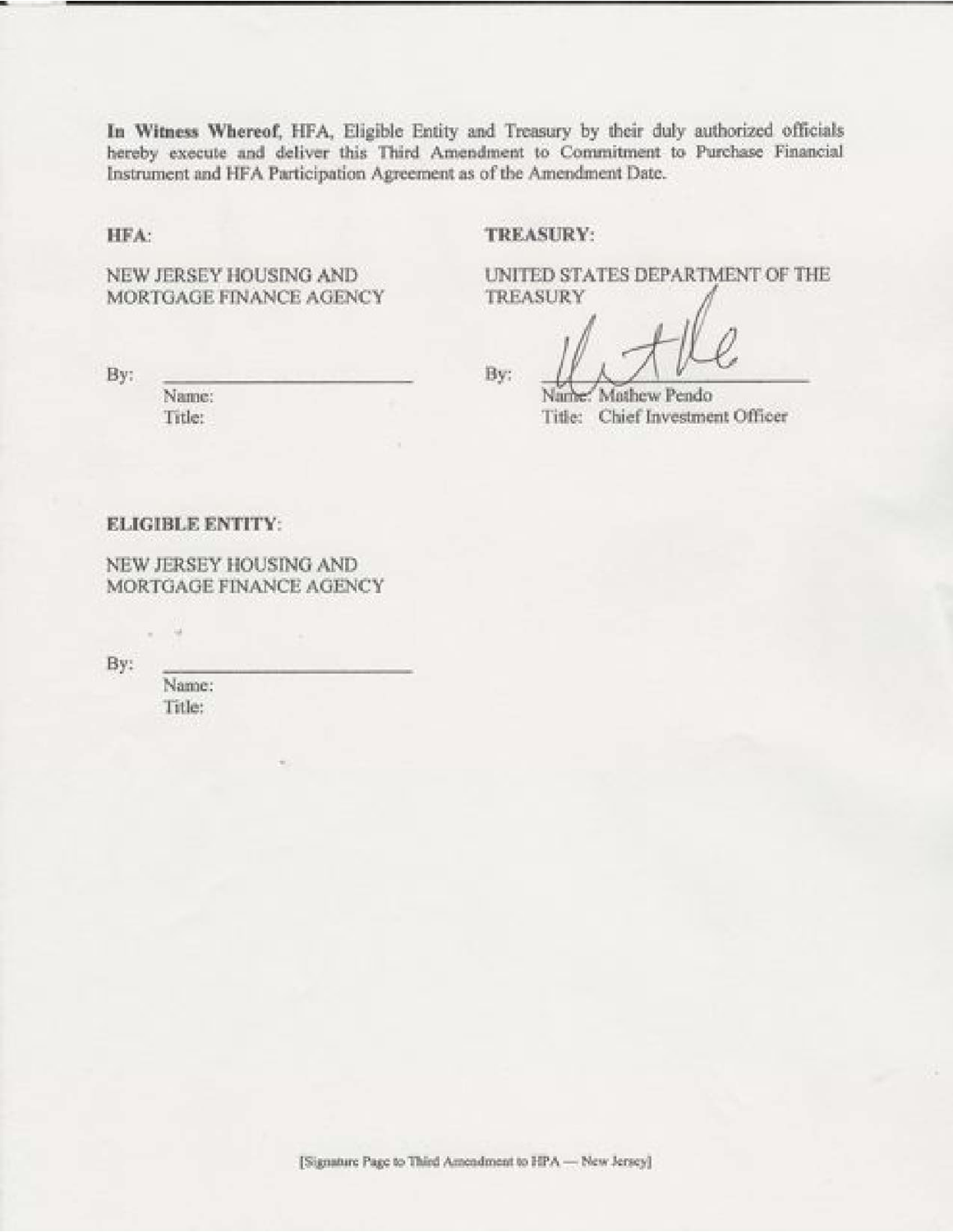# **EXHIBITS AND SCHEDULES**

Schedule A Basic Information

Schedule B Service Schedules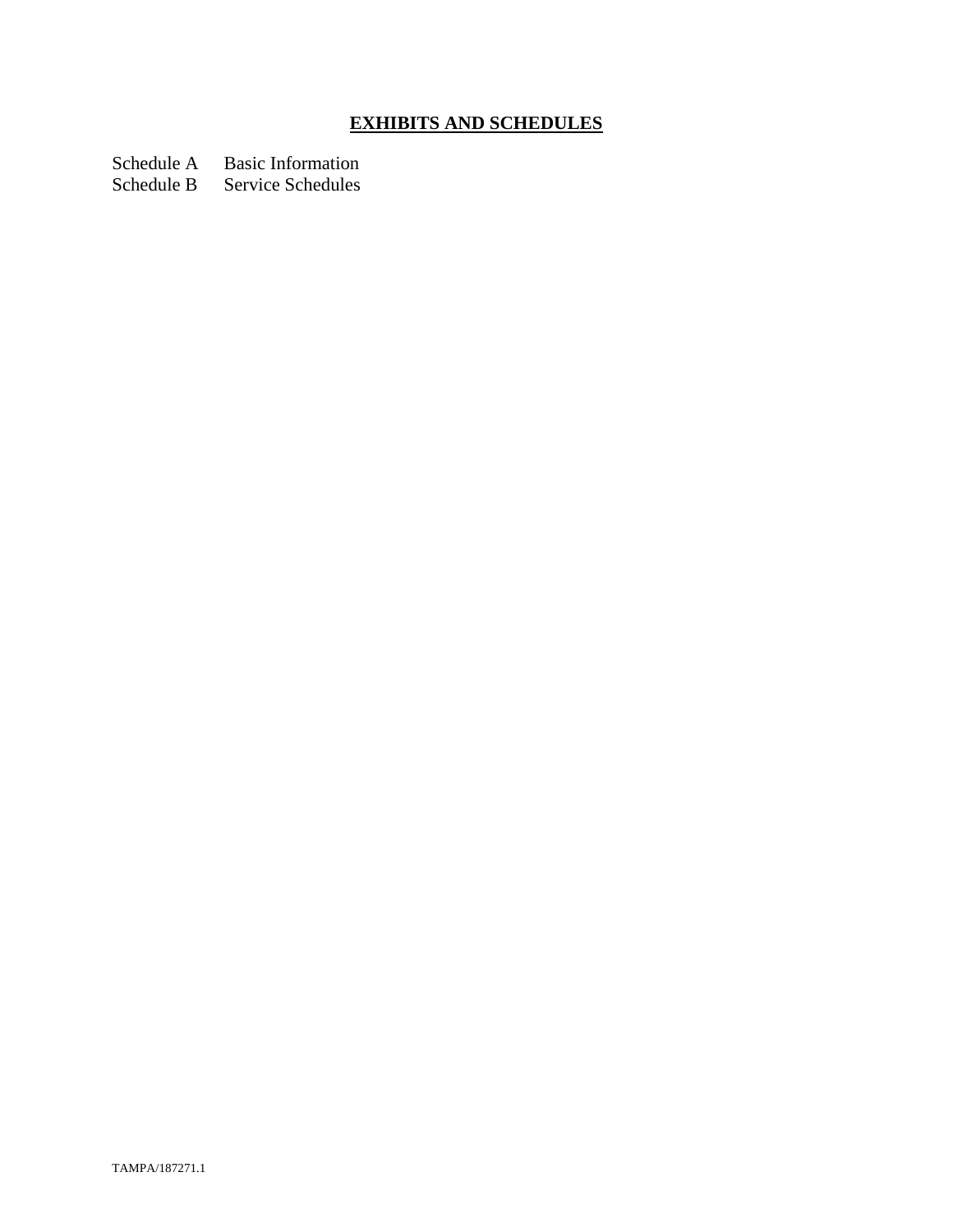### **SCHEDULE A**

## **BASIC INFORMATION**

| Eligible Entity Information:            |                                                                                                                                                                 |
|-----------------------------------------|-----------------------------------------------------------------------------------------------------------------------------------------------------------------|
| Name of the Eligible Entity:            | New Jersey Housing and Mortgage Finance<br>Agency <sup>1</sup>                                                                                                  |
| Corporate or other organizational form: | body, politic and corporate of the State of<br>New Jersey established and existing under<br>the New Jersey Statutes Annotated<br>$(N.J.S.A.)$ § 55:14K et. seq. |
| Jurisdiction of organization:           | New Jersey                                                                                                                                                      |
| Notice Information:                     |                                                                                                                                                                 |

| <b>HFA</b> Information:<br>Name of HFA: | New Jersey Housing and Mortgage Finance Agency                                                                                                                 |
|-----------------------------------------|----------------------------------------------------------------------------------------------------------------------------------------------------------------|
| Organizational form:                    | body, politic and corporate of the State of<br>New Jersey established and existing under<br>the New Jersey Statutes Annotated<br>$(N.J.S.A.)$ § 55:14 et. seq. |
| Date of Application:                    | September 1, 2010                                                                                                                                              |
| Date of Action Plan:                    | September 1, 2010                                                                                                                                              |
| Notice Information:                     | Same as Notice Information for Eligible<br>Entity                                                                                                              |
| <b>Program Participation Cap:</b>       | \$300,548,144.00                                                                                                                                               |

<sup>1</sup> References in the Agreement to the term "HFA" shall mean the New Jersey Housing and Mortgage Finance Agency ("NJHMFA") in its capacity as an HFA as such term is used in the Agreement; references in the Agreement to the term "Eligible Entity" shall mean NJHMFA, in its capacity as Eligible Entity as such term is used in the Agreement.

<u>.</u>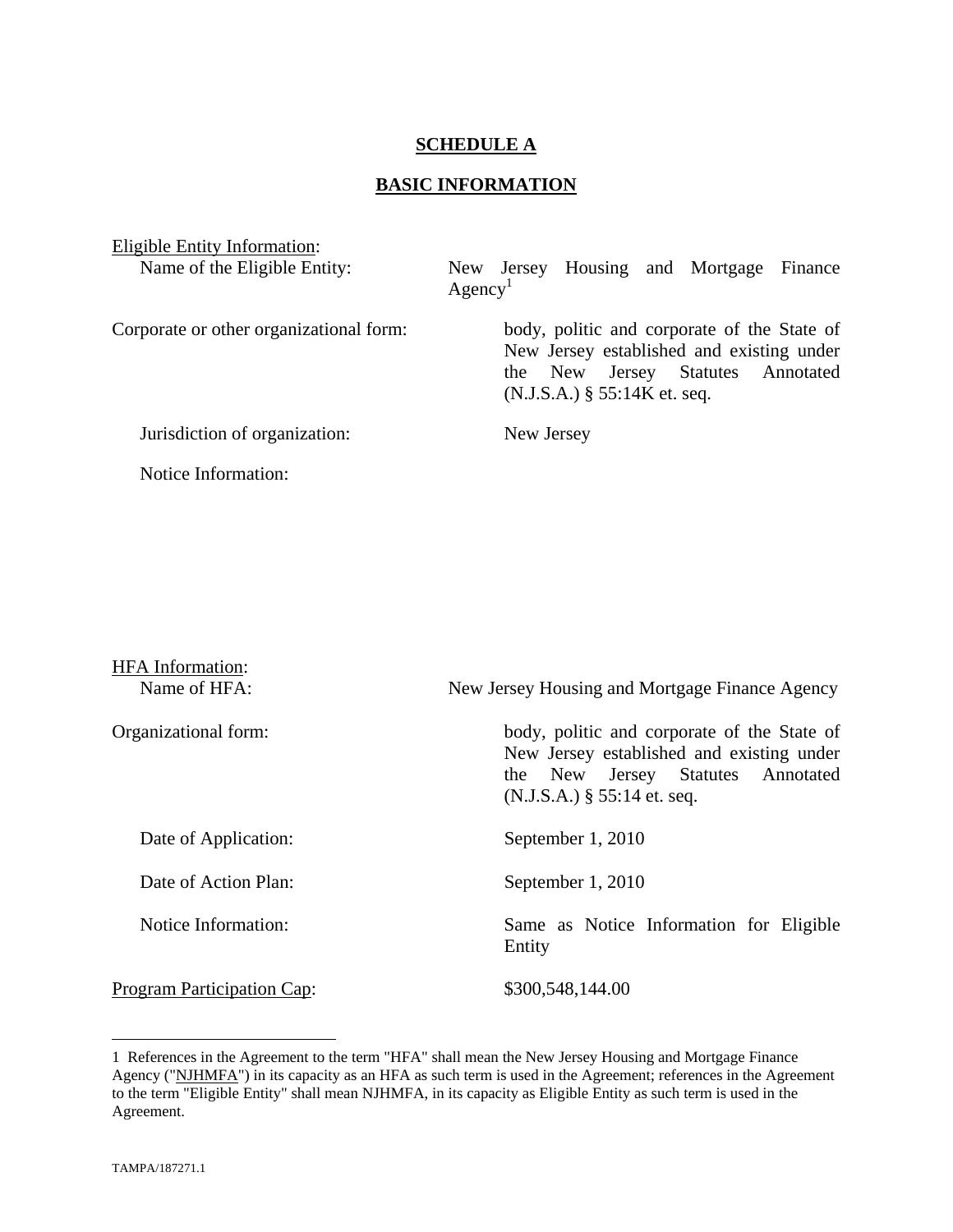| Portion of Program Participation Cap                   |                                                                                                                                                        |
|--------------------------------------------------------|--------------------------------------------------------------------------------------------------------------------------------------------------------|
| <b>Representing Original HHF Funds:</b>                | N/A                                                                                                                                                    |
| Portion of Program Participation Cap                   |                                                                                                                                                        |
| <b>Representing Unemployment HHF Funds:</b>            | \$112,200,637.00                                                                                                                                       |
| Permitted Expenses:                                    | \$38,615,000.00                                                                                                                                        |
| <b>Closing Date:</b>                                   | September 23, 2010                                                                                                                                     |
| <b>First Amendment Date:</b>                           | September 29, 2010                                                                                                                                     |
| <b>Second Amendment Date:</b>                          | December 16, 2010                                                                                                                                      |
| Third Amendment Date:                                  | August 31, 2011                                                                                                                                        |
| <b>Eligible Entity Depository Account Information:</b> | See account information set forth in the<br>Depository Account Control Agreement<br>between Treasury and Eligible Entity<br>regarding the HHF Program. |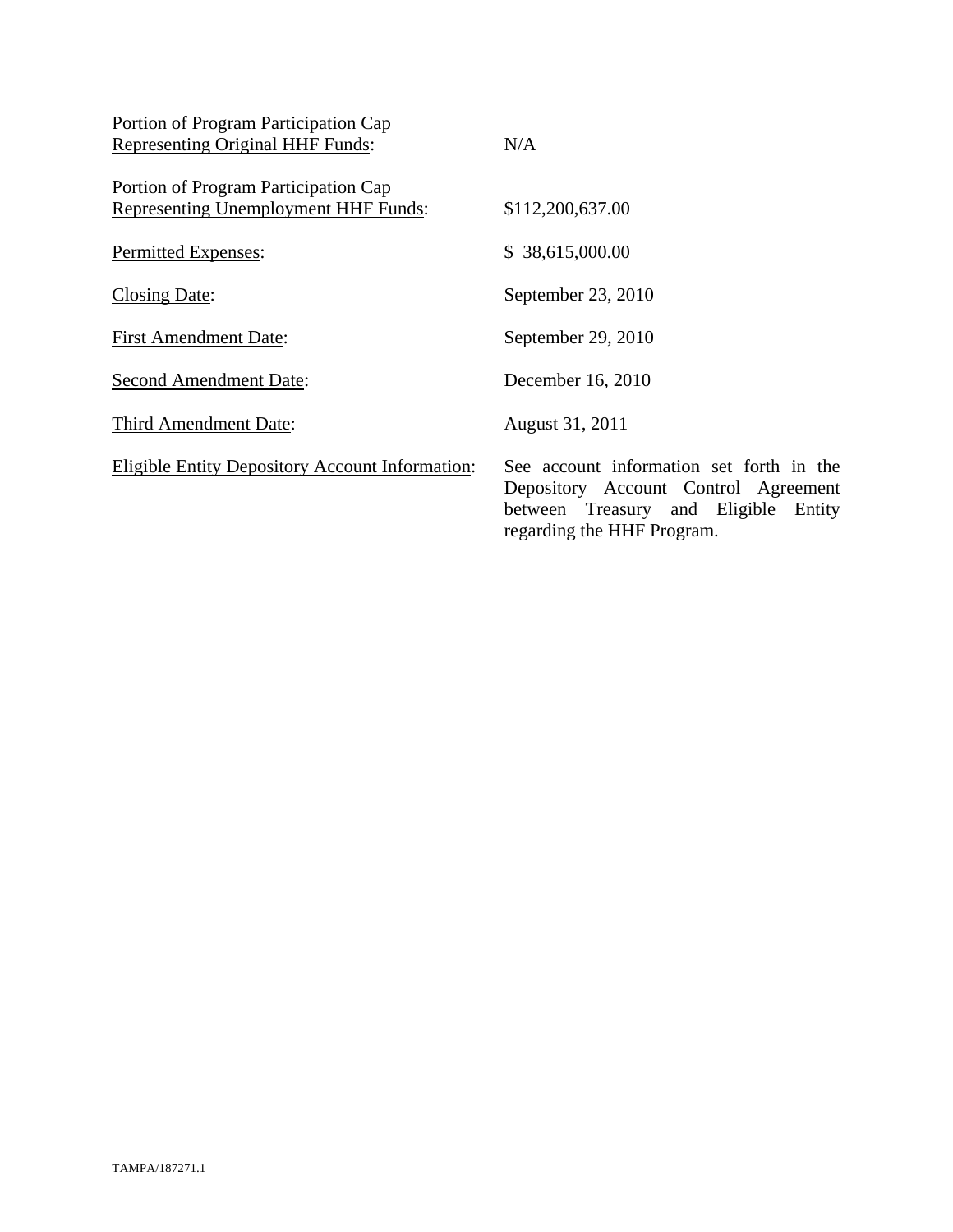## **SCHEDULE B**

## **SERVICE SCHEDULES**

The Service Schedules attached as Schedule B to the Current HPA are hereby deleted in their entirety and replaced with the attached Service Schedules (numbered sequentially as Service Schedule B-1, Service Schedule B-2, et. seq.), which collectively comprise Schedule B to the HPA.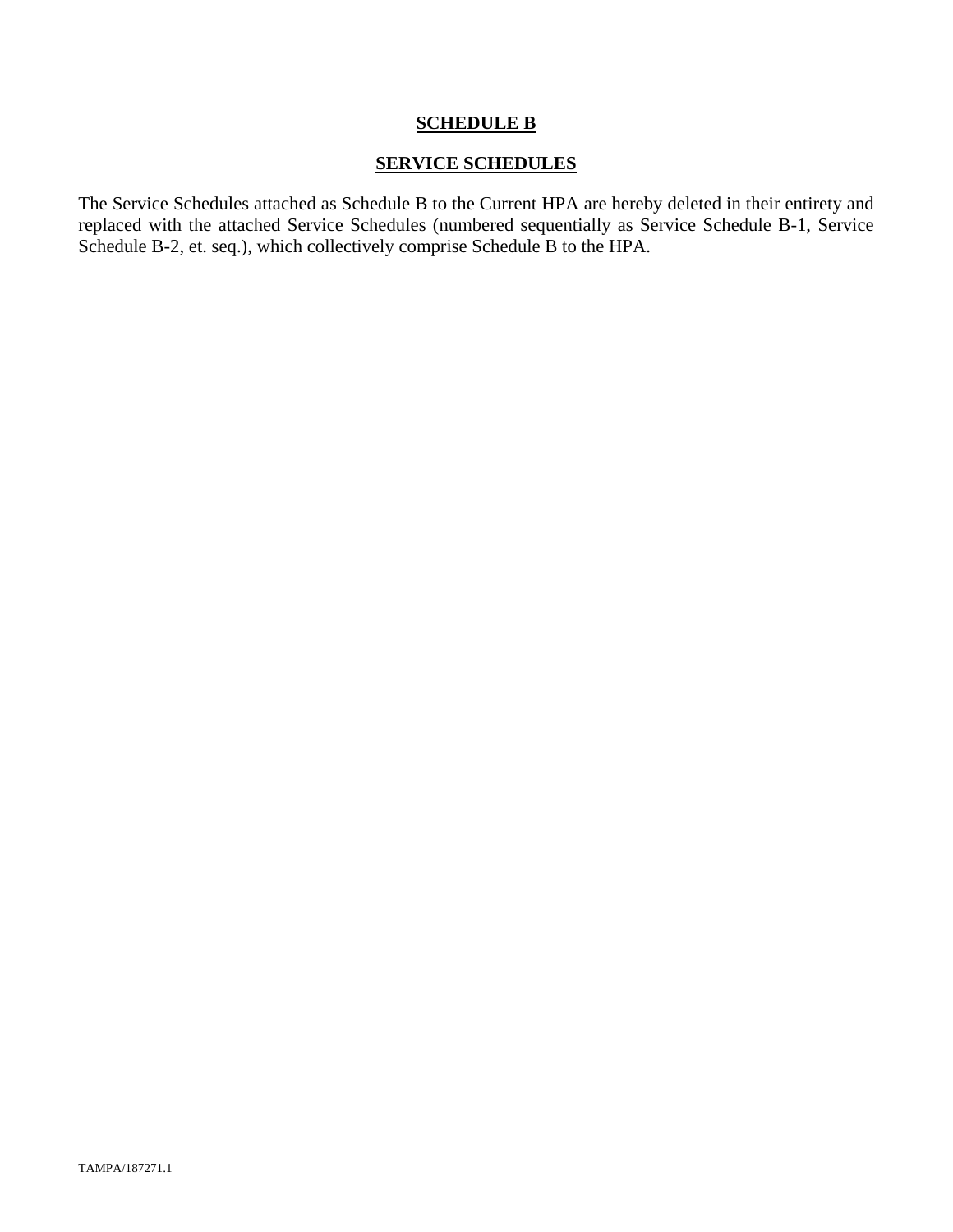## **SERVICE SCHEDULE B-1**

# **New Jersey Housing and Mortgage Finance Agency**

# **NEW JERSEY HOMEKEEPER PROGRAM (NJHK)**

# **Summary Guidelines**

| 1. Program Overview | The New Jersey Housing and Mortgage Finance Agency                                                                                                                                                                                                                                                                                                                                                                                                                                                                                                                                                                                                        |
|---------------------|-----------------------------------------------------------------------------------------------------------------------------------------------------------------------------------------------------------------------------------------------------------------------------------------------------------------------------------------------------------------------------------------------------------------------------------------------------------------------------------------------------------------------------------------------------------------------------------------------------------------------------------------------------------|
|                     | (NJHMFA) has created the New Jersey HomeKeeper Program<br>(NJHK).                                                                                                                                                                                                                                                                                                                                                                                                                                                                                                                                                                                         |
|                     | This program will provide 0% interest rate, deferred-payment<br>mortgage loans to unemployed and substantially underemployed<br>homeowners who, through no fault of their own, are financially<br>unable to make their mortgage payments and are in danger of<br>losing their homes to foreclosure. While the homeowner seeks<br>work or job training for a new career, NJHK loan proceeds may<br>be used to cover mortgage arrearages and/or an approved amount<br>of homeowner monthly mortgage payments including principal<br>and interest, property taxes, property insurance, mortgage<br>insurance and, if applicable, homeowner association dues. |
|                     | The housing counseling agency shall recommend - and the NJHK<br>staff shall review for approval – a plan of action for each<br>homeowner that addresses the proposed use of NJHK mortgage<br>loan proceeds for these key purposes:                                                                                                                                                                                                                                                                                                                                                                                                                        |
|                     | • One-time payment to settle mortgage<br>arrearages<br>accumulated during a period of unemployment [Note:<br>Assistance may only cover arrearages accumulated during<br>unemployment<br>period<br>of<br>substantial<br><b>or</b><br>a<br>underemployment.] for homeowners who experienced lost<br>employment income and have since found new work but<br>need help to bring their mortgage current; and/or                                                                                                                                                                                                                                                |
|                     | ■ Payment of arrearages as needed and an approved amount<br>of mortgage payment assistance while the homeowner<br>actively seeks work or participates in an approved job<br>training program. The homeowner will be expected to<br>report on and document employment status on a regular<br>basis in accordance with program requirements.                                                                                                                                                                                                                                                                                                                |
|                     | The maximum NJHK mortgage loan amount shall be \$48,000.<br>All loan proceeds shall be held in escrow by the NJHK and may<br>be used to pay existing mortgage arrearages and/or an approved                                                                                                                                                                                                                                                                                                                                                                                                                                                               |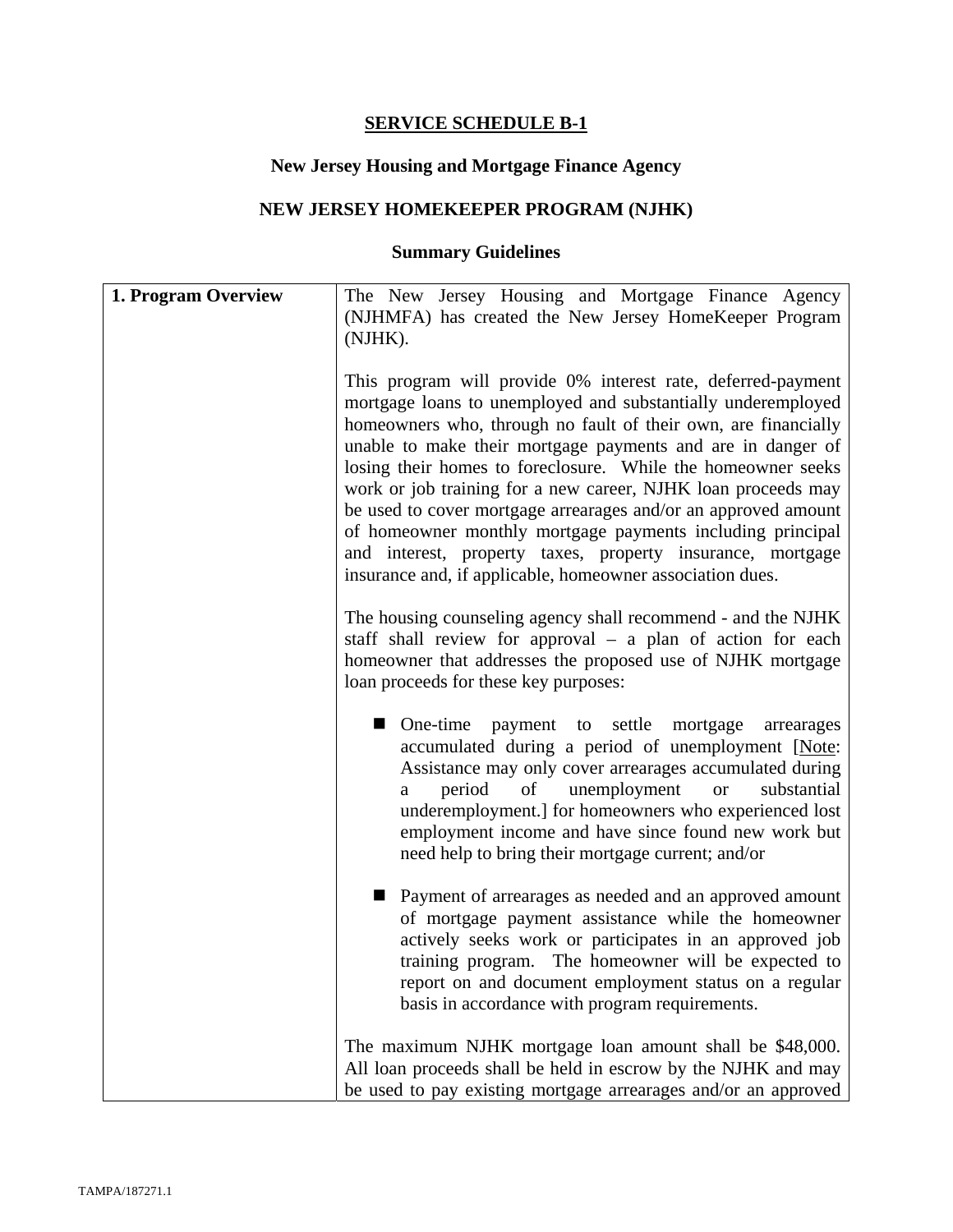|                                                                                | amount of the homeowner's existing mortgage payments each<br>month for a period of time not exceeding 24 months. Existing<br>mortgage payments include principal and interest, property taxes,<br>homeowner insurance, mortgage insurance and homeowner<br>association dues (if any).                                                                                                                                                                                                       |
|--------------------------------------------------------------------------------|---------------------------------------------------------------------------------------------------------------------------------------------------------------------------------------------------------------------------------------------------------------------------------------------------------------------------------------------------------------------------------------------------------------------------------------------------------------------------------------------|
| 2. Program Goals                                                               | The goal of the NJHK Program is to promote neighborhood<br>stability in New Jersey communities by providing assistance with<br>mortgage arrears and mortgage payments to eligible homeowners<br>who, through no fault of their own, are in danger of foreclosure<br>due to a temporary loss of employment or unexpected substantial<br>underemployment and are in the process of seeking work or job<br>training that will enable them to resume making their mortgage<br>payments in full. |
| 3. Target Population /<br><b>Areas</b>                                         | The program will be offered statewide.                                                                                                                                                                                                                                                                                                                                                                                                                                                      |
| <b>4. Program Allocation</b><br>(Excluding Administrative<br><b>Expenses</b> ) | \$261,933,144.00                                                                                                                                                                                                                                                                                                                                                                                                                                                                            |
| <b>5. Borrower Eligibility</b><br>Criteria                                     | Eligible homeowners are not subject to maximum household<br>income limits. Homeowners must be in danger of foreclosure due<br>to a temporary loss of employment-related household income that<br>occurred through no fault of their own.                                                                                                                                                                                                                                                    |
|                                                                                | In addition to meeting other program underwriting criteria,<br>eligible homeowners:                                                                                                                                                                                                                                                                                                                                                                                                         |
|                                                                                | May be current on mortgage payments but are expected to<br>become delinquent within a 90-day period due to loss of<br>employment income OR may be 30 days or more<br>delinquent on mortgage payments due to loss of<br>employment income;                                                                                                                                                                                                                                                   |
|                                                                                | Must provide a financial Hardship Affidavit attesting to<br>their inability to make mortgage payments.<br>Loss of<br>employment must be documented in accordance with<br>program underwriting requirements, including evidence<br>from the state unemployment office or, if unavailable, a<br>notarized letter from the former employer indicating the<br>unemployment or underemployment was not the fault of<br>the borrower;                                                             |
|                                                                                | Must have paid all mortgage payments satisfactorily prior                                                                                                                                                                                                                                                                                                                                                                                                                                   |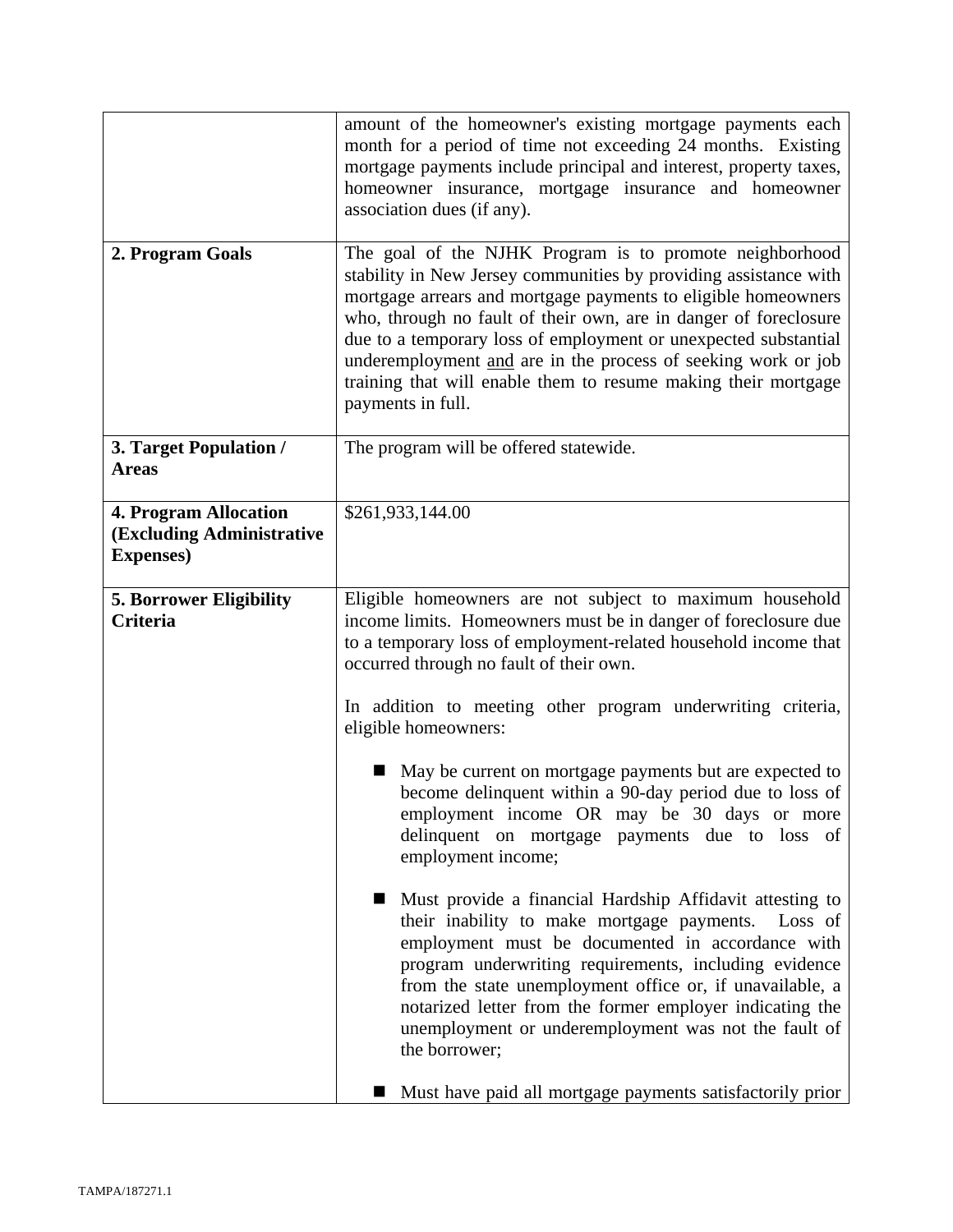|                                                   | to the unemployment or substantial underemployment;                                                                                                                                                                                                                                                           |
|---------------------------------------------------|---------------------------------------------------------------------------------------------------------------------------------------------------------------------------------------------------------------------------------------------------------------------------------------------------------------|
|                                                   | Must exhaust other available financial resources/assets<br>(excluding recognized retirement and education savings<br>plans) before qualifying for assistance, except that they<br>may keep liquid assets amounting to a maximum of nine<br>months of mortgage payments;                                       |
|                                                   | Must be paying, as a result of employment income loss,<br>more than 31% of gross household income each month to<br>cover all existing mortgage payments (including principal<br>and interest, property taxes, homeowners insurance,<br>mortgage insurance and, if applicable, homeowner<br>association fees); |
|                                                   | Must have no more than a combined total of \$429,619 for<br>a one-unit dwelling or \$550,005 for a two-family dwelling<br>in outstanding principal balance due on all existing<br>mortgage loan(s) on the home at the time of application;                                                                    |
|                                                   | Must have a combined loan-to-value ratio of no more than<br>125% for all mortgages on the home, including the<br>proposed NJHK mortgage; and                                                                                                                                                                  |
|                                                   | Must participate and cooperate in sessions with an NJHK-<br>approved housing counseling agency, which will help<br>provide advice on all available programs and solutions for<br>the homeowner, including the NJHK.                                                                                           |
|                                                   | NJHK assistance shall be provided on a first come, first served<br>basis.                                                                                                                                                                                                                                     |
| 6. Property / Loan<br><b>Eligibility Criteria</b> | The eligible homeowner must own and occupy a home located in<br>New Jersey and must have acquired the home on or before<br>January 1, 2009.                                                                                                                                                                   |
|                                                   | The home must contain one or two dwelling units, be an attached<br>or detached house a condominium unit or a manufactured home<br>on a foundation permanently affixed to real property owned by<br>the homeowner.                                                                                             |
| <b>7. Program Exclusions</b>                      | Homeowners owning other real estate (including, but not limited<br>to, a timeshare) at the time of application are ineligible.                                                                                                                                                                                |
| <b>8. Structure of Assistance</b>                 | All assistance shall be provided to the homeowner in the form of<br>a 0% interest rate, deferred-payment, non-recourse loan secured                                                                                                                                                                           |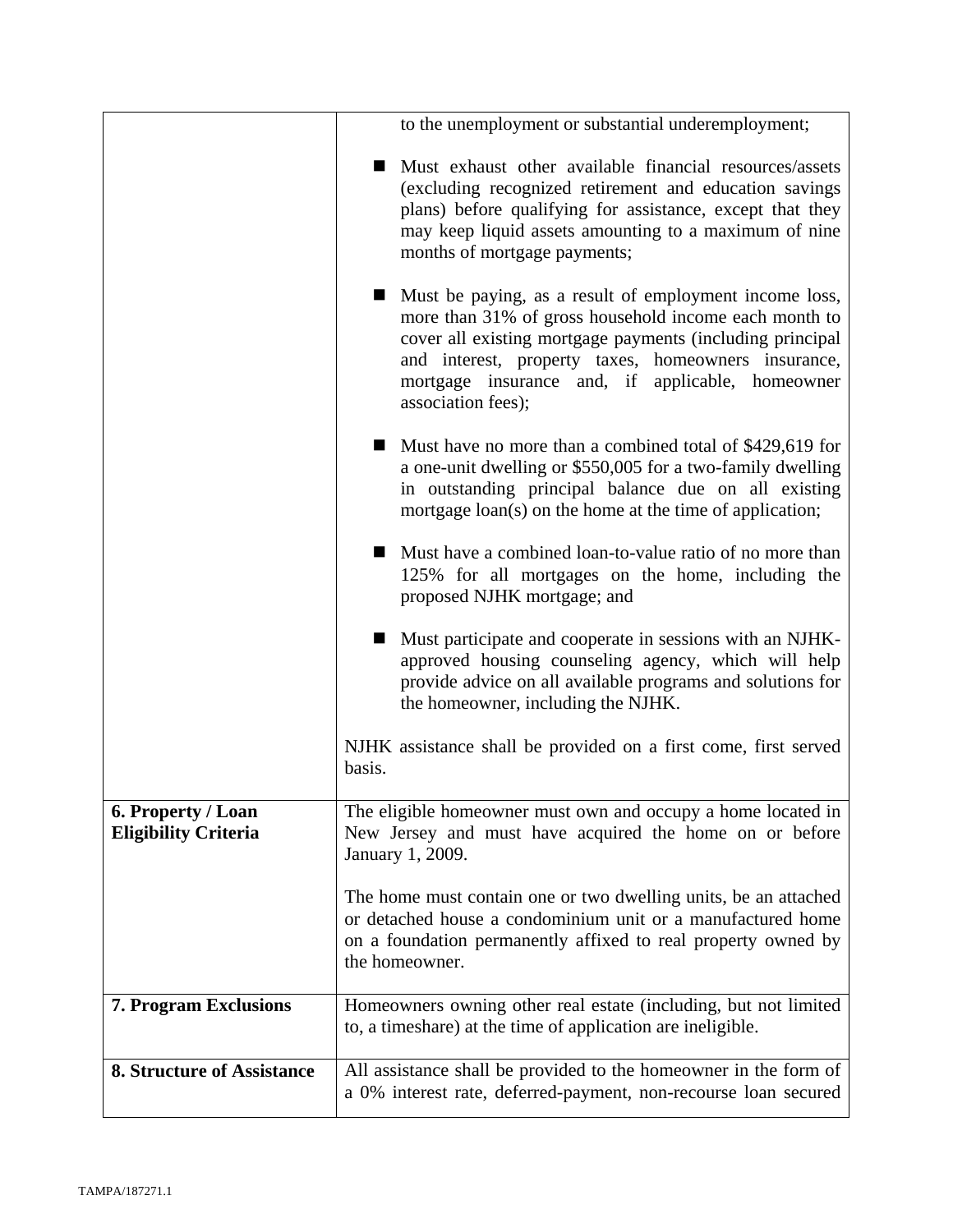|                                                            | by a mortgage that will be recorded and will take a junior lien<br>position on the home. This NJHK mortgage loan shall require no<br>monthly payments from the homeowner.                                                                                                                                                                                                                                                                                                                                                                                                                                                                    |
|------------------------------------------------------------|----------------------------------------------------------------------------------------------------------------------------------------------------------------------------------------------------------------------------------------------------------------------------------------------------------------------------------------------------------------------------------------------------------------------------------------------------------------------------------------------------------------------------------------------------------------------------------------------------------------------------------------------|
|                                                            | Within the first five years of the closing date of the NJHK<br>mortgage loan, the full amount of the NJHK mortgage loan shall<br>be due and payable upon the sale or upon the transfer or upon the<br>refinance of the property (except for a lower rate/term refinance)<br>$or$ if the applicant ceases to occupy the property as his/her<br>primary residence in the event there are sufficient equity proceeds<br>available from such transaction. After the fifth year, the NJHK<br>mortgage loan amount shall be forgiven 20% per year, to be<br>forgiven in full at the end of the tenth year.                                         |
|                                                            | All borrowers will be required to sign and acknowledge the<br>program guidelines and any and all other program requirements,<br>including employment status reporting.                                                                                                                                                                                                                                                                                                                                                                                                                                                                       |
|                                                            | Any funds repaid to the NJHK by NJHK recipients in accordance<br>with established program guidelines will be recaptured and may<br>be used to assist additional homeowners up to December 31,<br>2017. After this date, all remaining and recaptured funds will be<br>returned to the U.S. Treasury.                                                                                                                                                                                                                                                                                                                                         |
| 9. Per Household<br><b>Assistance</b>                      | The average NJHK mortgage loan amount per household is<br>expected to be \$38,000.                                                                                                                                                                                                                                                                                                                                                                                                                                                                                                                                                           |
| <b>10. Duration of Assistance</b>                          | Each borrower may receive up to 24 months of assistance. Any<br>reinstatement/arrearage assistance will be a one time payment.                                                                                                                                                                                                                                                                                                                                                                                                                                                                                                               |
| 11. Estimated Number of<br><b>Participating Households</b> | estimated<br>The<br>number<br>of<br>participating<br>households<br>is<br>approximately 6,900 assuming an average assistance loan of<br>\$38,000.                                                                                                                                                                                                                                                                                                                                                                                                                                                                                             |
| 12. Program Inception /<br><b>Duration</b>                 | It is anticipated that the program will start with a 3 month pilot<br>program to begin within 90 days of U.S. Treasury's funding. At<br>the end of the 3-month period, NJHMFA along with key<br>stakeholders will review the NJKA Program and make the<br>necessary changes, as are approved by Treasury, in order to better<br>serve New Jersey's unemployed and substantially underemployed<br>homeowners. Mortgage loan originations with this funding will<br>take place over a three-year period until funds are exhausted.<br>Subsequent originations may be made up to December 31, 2017<br>using any homeowner loan repayment funds. |